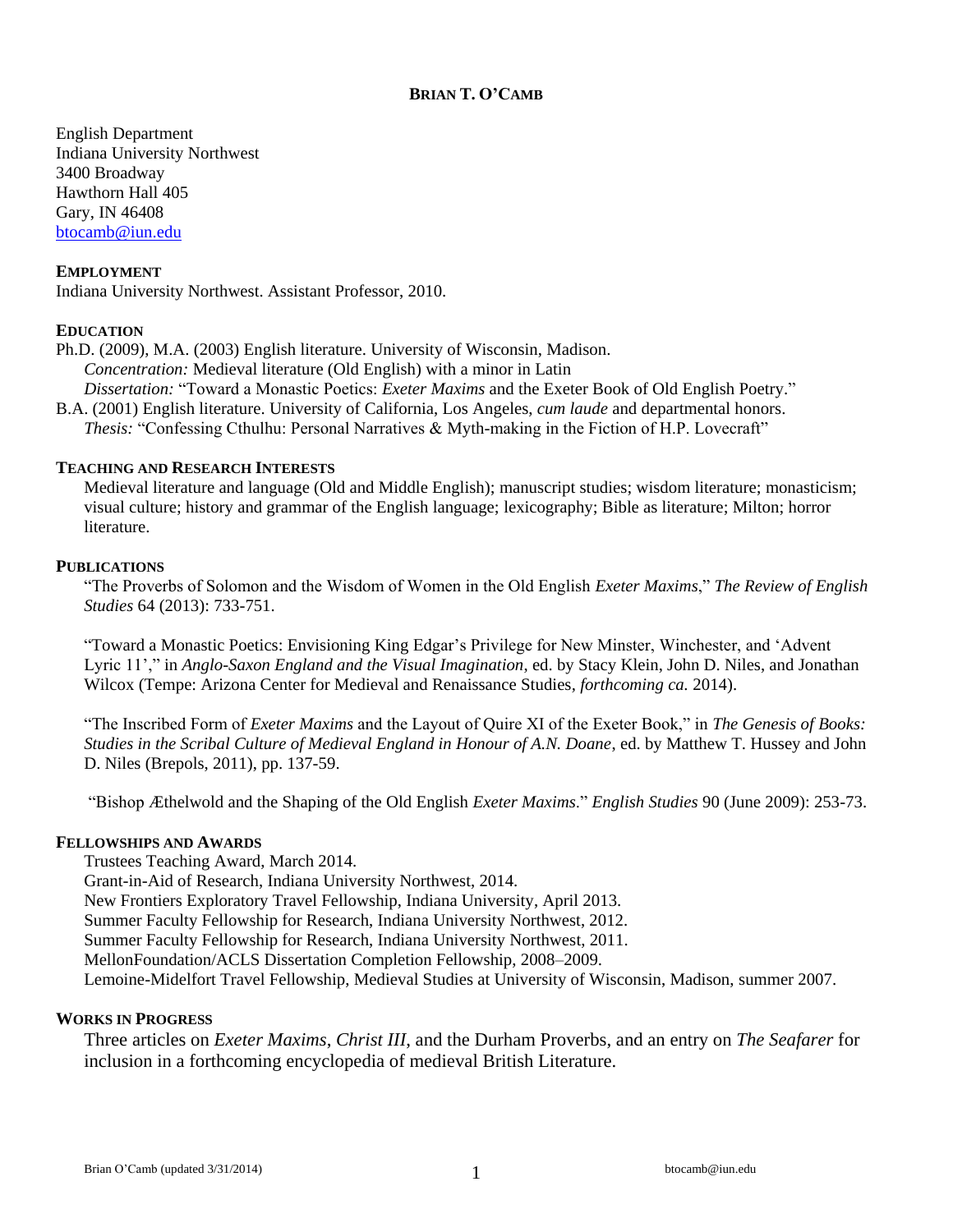### **CONFERENCE PRESENTATIONS**

"The Wisdom of Treasured Friends and the Landscape of Conquest in *The Proverbs of Alfred*" (conference paper accepted for International Congress of Medieval Studies, Kalamazoo, MI, May 2014)

"The Familiar Aesthetics of Alfredian Friendship in *The Proverbs of Alfred*" (paper accepted for International Medieval Congress, Leeds, UK, July 2014)

"Why is the *ceorl* on the Back of a Boar?: Some Verbal-Visual Contexts for Durham Proverb 10." 48<sup>th</sup> International congress on Medieval Studies, Kalamazoo, MI, 2013.

"The Old English *Exeter Maxims*, Anglo-Saxon Shamanism, and the Monastic Craft of Thought." Illinois Medieval Association meeting, Chicago, IL, February 2013.

"Wordplay and the Structural Integrity of the Old English *Exeter Maxims*." 47<sup>th</sup> International Congress on Medieval Studies, Kalamazoo, MI, May 2012.

"Christ's *þeoden-stol* in *Advent Lyric XI* and the Illustrated Frontispiece of King Edgar's Privilege for New Minster, Winchester." Bi-annual Meeting of the International Society of Anglo-Saxonists, Madison, WI, August 2011.

"The Old English *Solomon and Saturn* dialogues and the Wisdom Poetry of the Exeter Book." 46<sup>th</sup> International Congress on Medieval Studies, Kalamazoo, MI, May 2011.

"An Overlooked Anglo-Latin Charter and the Grendelkin of *Beowulf*." 45<sup>th</sup> International Congress on Medieval Studies, Kalamazoo, MI, May 2010.

"Christ III and the Benedictional of Æthelwold." 44<sup>th</sup> International Congress on Medieval Studies, Kalamazoo, MI, May 2009.

"The Exeter Book and the Limits of Latin Learning." Fifth Annual Madlit Conference on Language and Literature, Madison, WI, February 27, 2009.

"Required Reading: What the Exeter Maxims Tell Us About the Production of Quire XI of the Exeter Book."  $43^{rd}$  International Congress on Medieval Studies, Kalamazoo, MI, May 2008.

"Building Belief: Medieval Ekphrasis and Old English Gnomic Poetry." Vagantes Graduate Medieval Studies Conference, Columbus, OH, February 2008.

"Toward a Reading Context (and Date) for the Exeter Book Maxims."  $42<sup>nd</sup>$  International Congress on Medieval Studies, Kalamazoo, MI, May 2007.

"The Voice of Solomon and the Exeter Book Maxims." Third Annual Madlit Conference on Language and Literature, Madison, WI, April 2007.

"Trees and Truth in the Exeter Book Maxims." Midwestern MLA, Milwaukee, November 2005.

"Portraits of Anglo-Scandinavian Relations: The Domesticated Wisdom of the Exeter Book Maxims."  $40^{\text{th}}$ International Congress on Medieval Studies, Kalamazoo, MI, May 2005.

"Translating Ulysses: Milton's King Alfred and *Of Education*." Second Annual Madlit Conference on Language and Literature, Madison, WI, April 2005.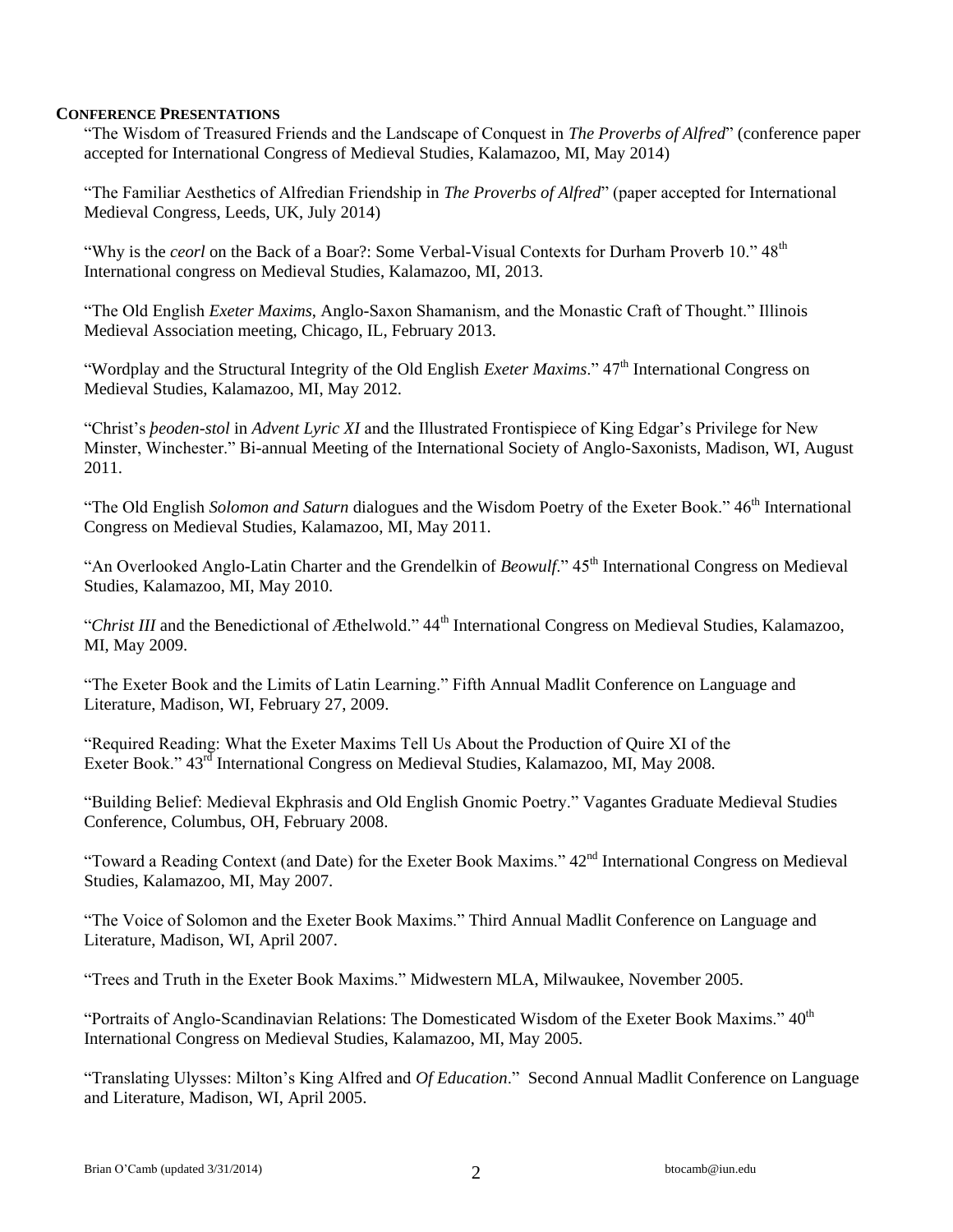"To Hel(l) and Back: The Breca Episode and Beowulf's Cleansing of the Haunted Mere." Northern Plains Conference on Earlier British Literature, Sioux Falls, SD, April 2004.

# **PROFESSIONAL SERVICE**

Session co-organizer (with Jay P. Gates): "Anglo-Saxon Predecessors and Precedents: Early English Engagements with Old English Culture and Literature,"  $49<sup>th</sup>$  Intl. Congress on Medieval Studies, May 2014 (panel accepted).

Session organizer: "Solomonic Dialogues in the Middle Ages," 46<sup>th</sup> Intl. Congress of Medieval Studies, May 2011.

Session chair: "Daniel in Medieval Literature,"  $45<sup>th</sup>$  International Congress on Medieval Studies, May 2010.

Session co-organizer (with Matthew Hussey): "Christ III: New Directions," 44<sup>th</sup> International Congress on Medieval Studies, May 2009.

Session organizer: "Reading the Exeter Book *Maxims*," 43<sup>rd</sup> Intl. Congress on Medieval Studies, May 2008.

### **UNIVERSITY SERVICE**

Member, M.A. Thesis Defense Committee for Naomi Palagi, spring 2014. Member, Search and Screen Committee: English Department (two searches), 2014. Member, Search and Screen Committee: Academic Success Adviser, 2013. Member, Curriculum Committee, 2013-present. Member, Academic Advising Taskforce, 2013. Member of Statewide Gen. Ed. Artistic and Humanistic Ways of Knowing committee, 2012. Undergraduate Research Fund (URF) selection committee (member), 2011-present. Scholarship Committee (member), 2012-13. Computer Committee (member), 2012. *South Shore Journal* (submissions review), 2012. *Spirits* Literature Magazine (faculty advisor), Spring 2012-present.

# **TEACHING EXPERIENCE**

*Assistant Professor, Indiana University Northwest (2010-present)* English G205/500: Introduction to the English Language English G207/552: Grammar and Usage/Linguistics and the Teacher of English English L202: Literary Interpretation English L211: English Literature to 1700 English L305/612: Chaucer English L369: Mystics and Madmen in Medieval Literature English L381: Recent Writing (New Journalism) English W131: Elementary Composition 1 English W130: Principles of Composition *Lecturer, University of Wisconsin, Madison (2010-2009)* English 215: British Literature to 1750 (and as a teaching assistant, 2007 & 2008) English 320: Old English (mixed graduate/undergraduate) English 367: Chaucer's *Canterbury Tales* (Fall 2007)

English 434: Milton

*Teaching Assistant, University of Wisconsin, Madison (2008-2003)*

English 168: Introduction to Modern Literature since 1900 (two semesters)

English 172: Introduction to the Literature of Native America

English 216: British and Anglophone Literature from 1750 to Present